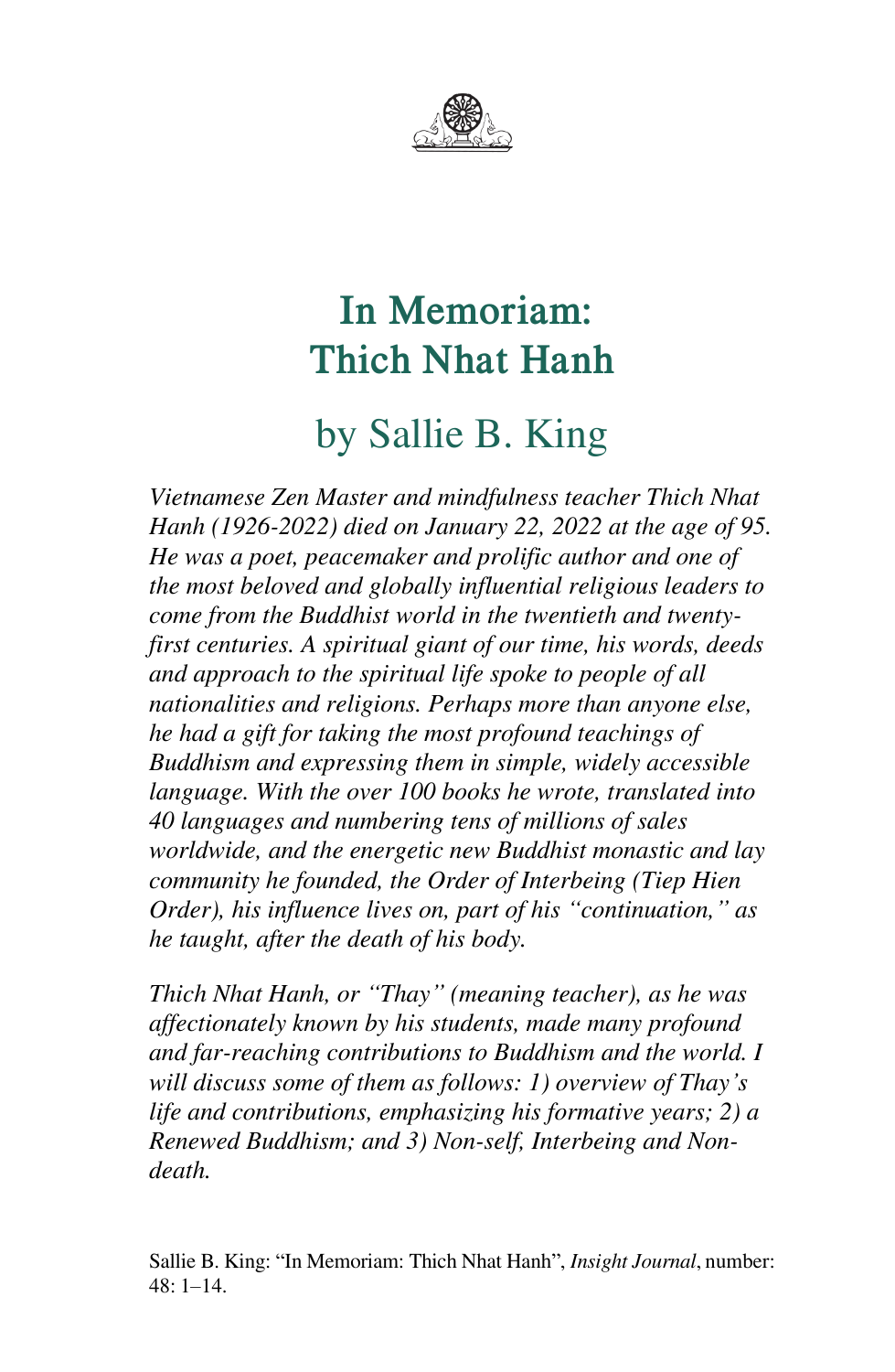## **Overview of Thay's life and contributions, emphasizing his formative years**

Thay's life was very much shaped by the wars that were fought in Vietnam throughout his young manhood: the First Indochina War (1946-1954), against the French, which ended in the formal division of Vietnam into separate states, North Vietnam and South Vietnam; and the Vietnam War (1955- 1975)—called the "American War" in Vietnam—with communist states, especially the Soviet Union and China, supporting the North, and the United States and its allies supporting the South.

Thay was born in 1926 and became a novice monk at Tu Hieu temple in Hue, Vietnam when he was 16. There he was taught both Theravada and Mahayana traditions. He pursued more advanced studies at a Buddhist Institute and, on his own initiative, earned a B.A. in French and Vietnamese literature at Saigon University as well. While studying in Saigon, he became a published poet, author, and editor, beginning to express his ideas of a renewed Buddhism that would speak to the situation of Vietnam and to Vietnamese young people. In 1957 his efforts to contribute to a renewed Buddhism took a practical turn when he and like-minded friends founded a Buddhist monastic community, Phuong Boi, an intentional community in a remote location, in order to try out a new form of Buddhist community life with a great deal of freedom and spontaneity. Thay loved his time there and wrote about it in his memoir, *Fragrant Palm Leaves: Journals 1962-1966*. (This book is one of his most personal and is a wonderful doorway into his heart.)

In 1962 and 1963 Thay lived in the United States, studying religion at Princeton and lecturing on Buddhism at Columbia University. Upon his return to Vietnam in 1963, he began a time of tremendous creativity, during which he began to see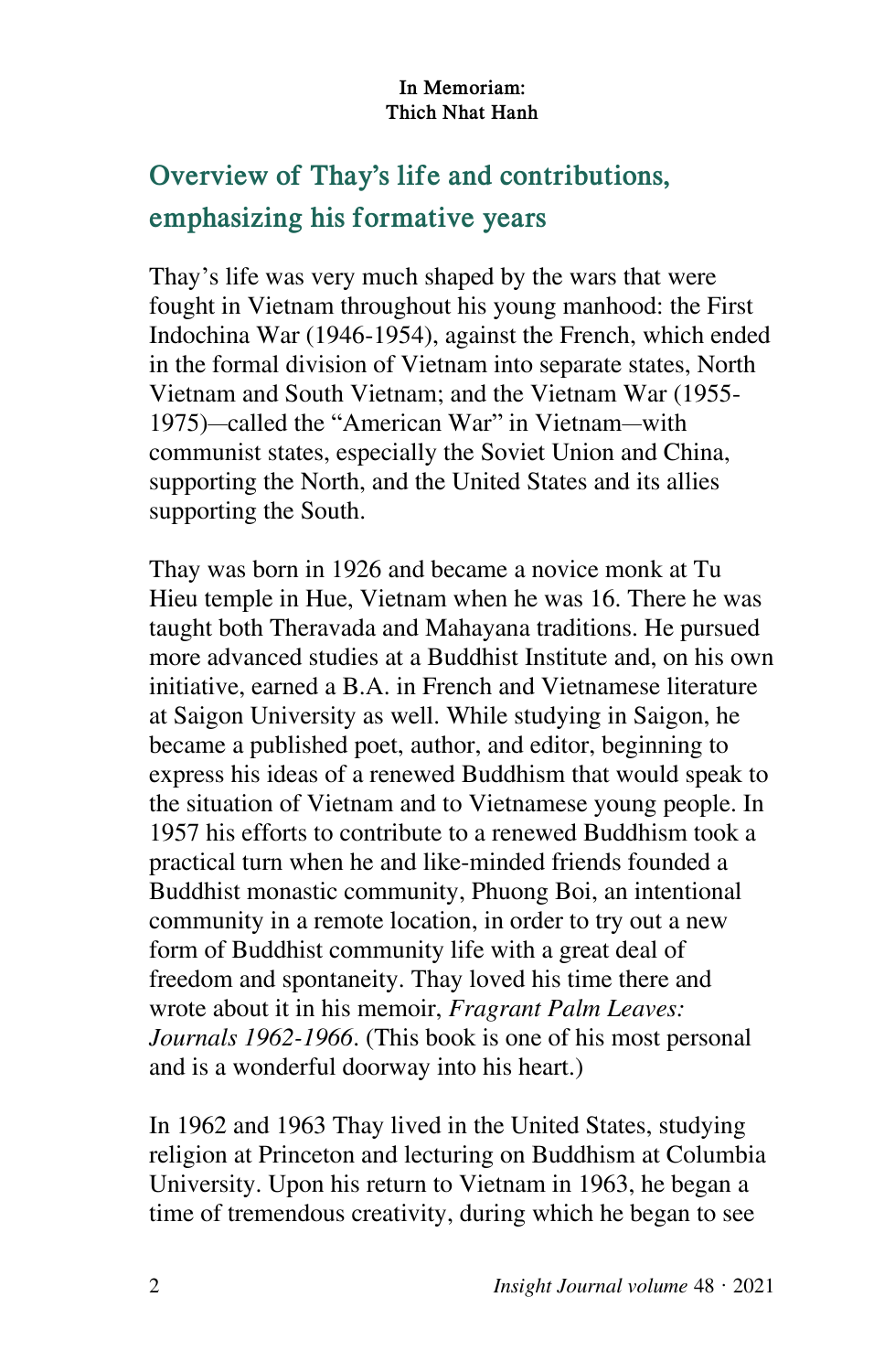his ideas bearing fruit. He, together with others, founded and lectured in Van Hanh Buddhist University. This was a school for higher education in Buddhism and other subjects that fulfilled Thay's ambition to open Buddhist education to new thinking. He established a publishing house and edited the weekly journal of the Unified Buddhist Church of Vietnam, the principal Buddhist institution in Vietnam. These print media allowed him to air fresh Buddhist ideas and publish works advocating for peace. Thay was a lifelong advocate of nonviolence and fundamentally rejected the idea that any peoples should be enemies to each other. As he wrote in a poem titled, "Do Not Shoot Your Brother," "Our enemy is hatred... inhumanity... anger... ideology. Our enemy is not man. If we kill man, with whom shall we live?"<sup>1</sup> The Buddhist anti-war movement, in which Thay was a leader, promoted the idea of a "Third Way," siding with neither North nor South, but with life.

At this time, Thay also established the School of Youth for Social Service (SYSS), a school that trained young people to go into rural areas to establish schools and clinics, to teach modern agriculture and sanitation, and to support the poor. As the war heated up, this cadre of young people continued to work with the poor, evacuating villages in the line of fire, rebuilding destroyed villages, and helping the injured and orphans, while carefully avoiding taking sides with either of the warring parties. Here in the SYSS was the concrete manifestation of Engaged Buddhism, a Buddhism engaged with social and political life. Engaged Buddhism, for Thay, was always the unity of spiritual practice and compassionate action; it was never the dropping of spiritual practice for the sake of action. In the case of the SYSS, these were young people who went out to do social work in the most dangerous

<sup>1</sup> James H.Forest, *The Unified Buddhist Church of Vietnam: Fifteen Years for Reconciliation* (Hof van Stony, Netherlands: International Fellowship of Reconciliation, 1978), p. 12.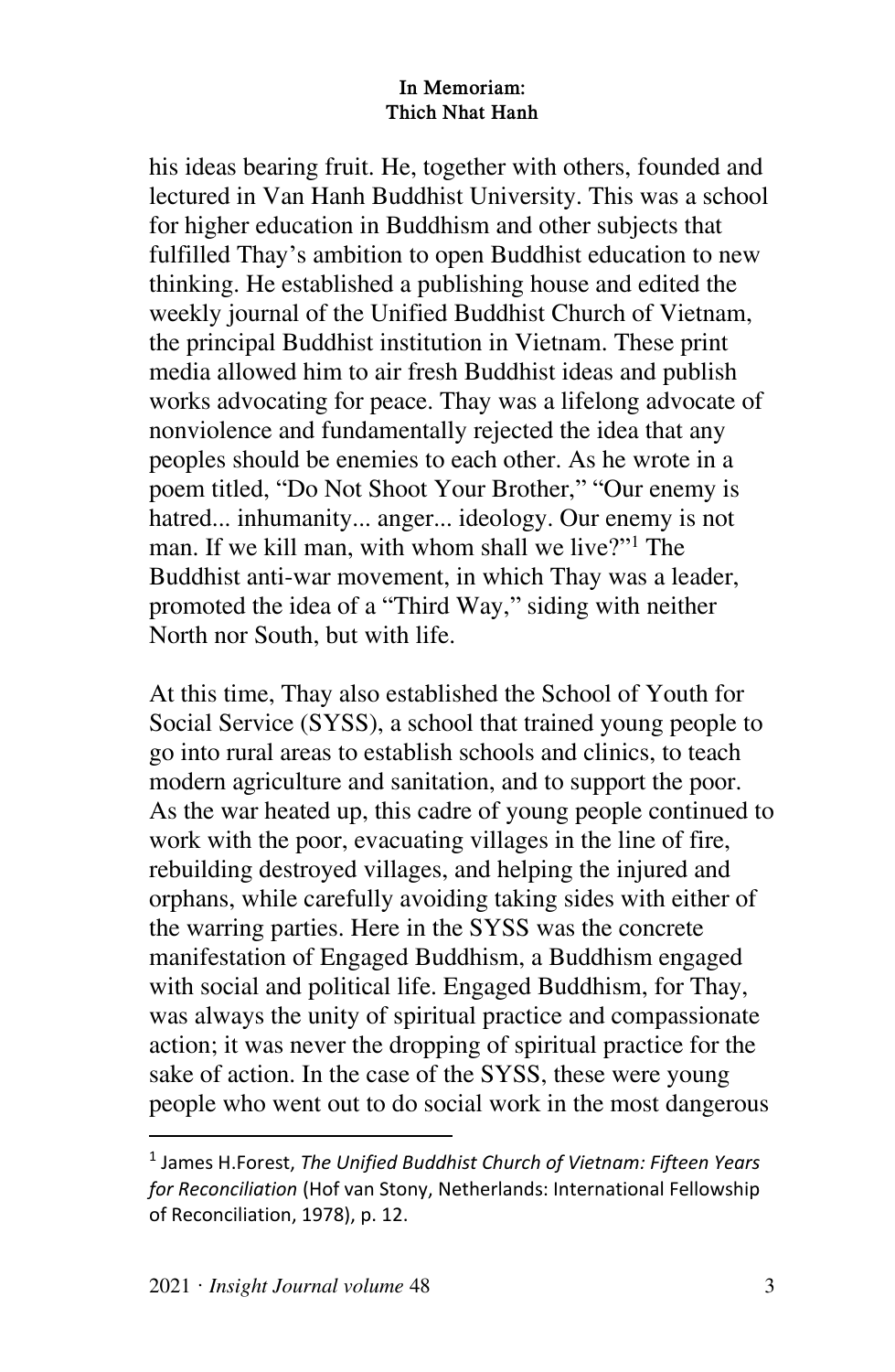of situations, never knowing when bullets would start flying or bombs dropping. Thay said, "If you don't have a spiritual practice, you can't survive.... Engaged Buddhism is born in such a difficult situation, in which you want to maintain your practice while responding to the suffering. You seek the way to do walking meditation right there, in the place where people are still running under the bombs. And you learn how to practice mindful breathing while helping care for a child who has been wounded by bullets or bombs."<sup>2</sup>

In 1964 Thay also founded his new Buddhist order, the Order of Interbeing (Tiep Hien). This became the institutional home for his renewed form of Buddhism. It was and is a community for both monastics and laypeople focused on the practice of mindfulness and compassionate action in the world. Today this Order consists of eleven monasteries and practice centers and hundreds of local sangha communities around the world.

In 1966, Thay was invited to travel and speak in the West. He used the opportunity to try to get people in the West, especially the United States, to understand that the Vietnamese people did not want the war in their country and to urge them to end it. Just before he left for this tour, Thay received the lamp transmission in the Zen tradition, officially making him a Zen master.<sup>3</sup>

The message that Thay delivered to the United States during this tour was published in 1967 in his important book about

<sup>&</sup>lt;sup>2</sup> Thich Nhat Hanh, Dharma talk in Plum Village, June 21, 2009. https://plumvillage.org/about/thich-nhat-hanh/thich-nhat-hanh-fullbiography/#engagedbuddhism.

<sup>&</sup>lt;sup>3</sup> Thay Phap Dung, "A Letter to Friends About Our Lineage," http://orderofinterbeing.org/docs/TNH-Tradition-Lineage.pdf.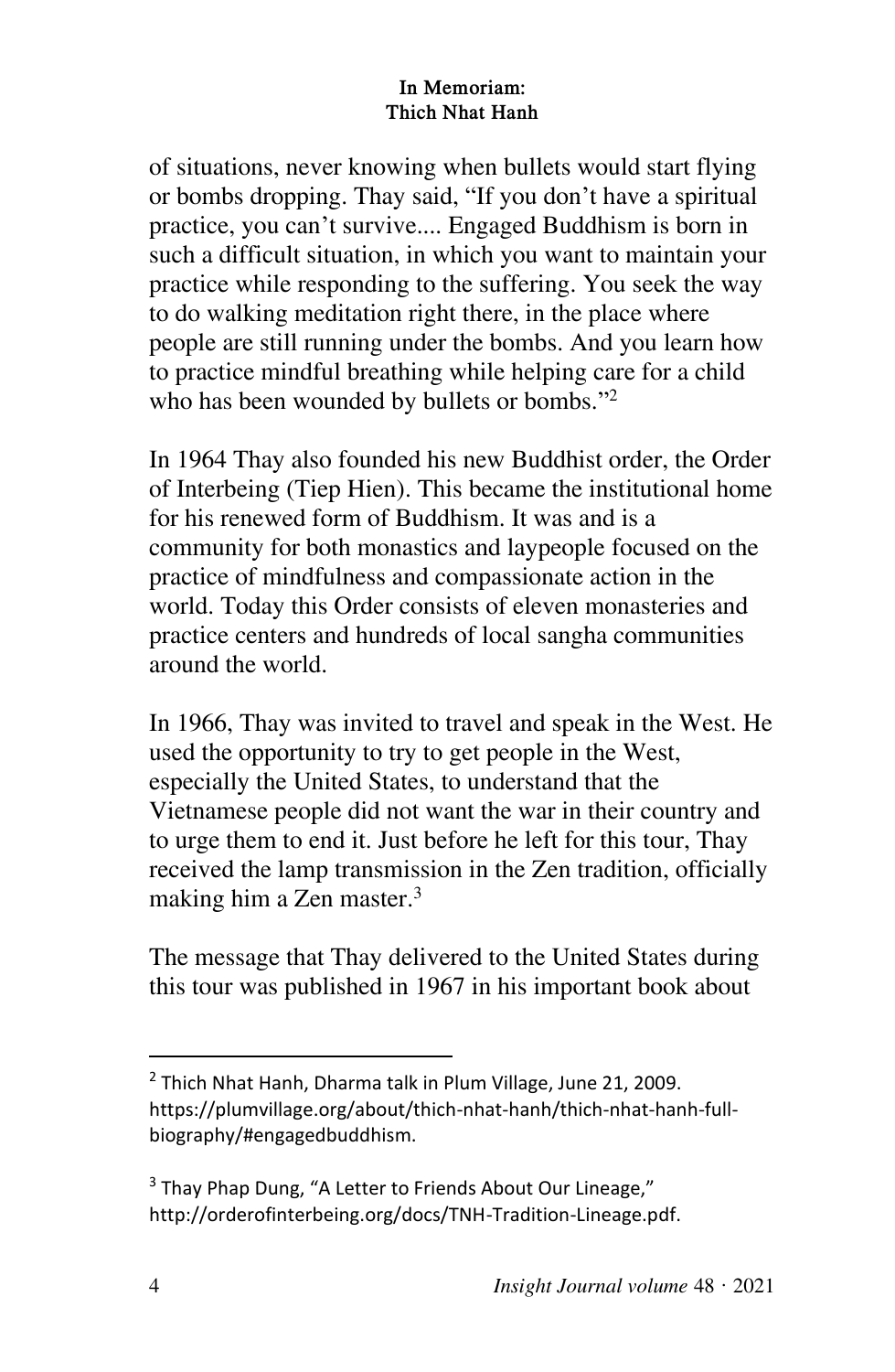the war, *Vietnam: Lotus in a Sea of Fire*. He wrote that it would be impossible for Americans to win this war:

> The business of war itself has been taken over almost completely by the American troops now.... Anger and hatred rise in the hearts of the peasants as they see their villages burned, their compatriots killed, their houses destroyed [by American troops].... The spirit of patriotism among the peasants is very high. They are not informed about world history of ideological struggles; what they see is a large force of white Westerners doing their best to kill their fellow countrymen, many of whom previously fought against the French.... I know it is a hard fact for Americans to face, but it is a fact that the more Vietnamese their troops succeed in killing, and the larger the force they introduce into Vietnam, the more surely they destroy the very thing that they are trying to build.<sup>4</sup>

Tragically, these words fell on deaf ears. Thay was proved correct by history; the war ground on until 1975, ending with a complete loss for the United States. Millions of people died in that war.

After the war, Thay was not permitted by Vietnamese authorities to return to Vietnam. In exile, he took up residence in Plum Village in the south of France, which became the headquarters of the Order of Interbeing. (It has become the largest and busiest Buddhist monastery outside of Asia, with over 200 resident monks and nuns and thousands of lay practitioners attending retreats there annually—except during the Covid pandemic.) Thay continued his activism from this base. Hearing of the peril of the Vietnamese "boat

 $\overline{\phantom{a}}$ 

<sup>4</sup> Thich Nhat Hanh, *Vietnam: Lotus in a Sea of Fire* (New York: Hill and Wang, 1967), pp. 63-68.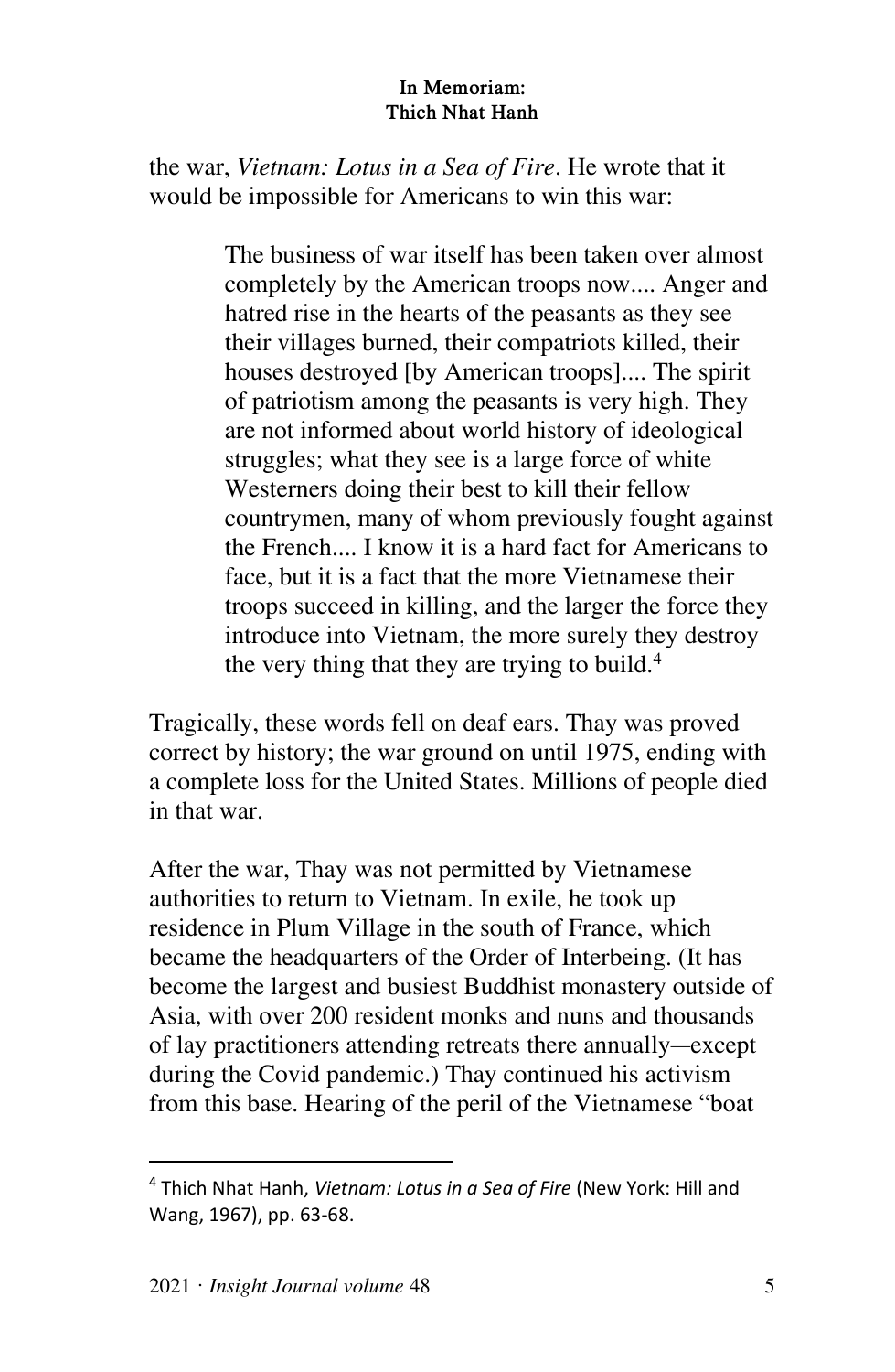people" fleeing Vietnam in un-seaworthy boats, he hired a boat to rescue those he could. He worked extensively in the healing of the psychological and spiritual wounds of the veterans of all sides. He taught would-be peacemakers that they needed to "be peace" in order to make peace. He held retreats for policemen, politicians, teachers, social workers, artists, and families, and retreats in which Palestinians and Israelis were invited to practice together. In all of these retreats, mindfulness was the skill that was offered. This was the form that his Engaged Buddhism took after the war years; it was a Buddhism for daily life, as he called it.

After 39 years of exile, Thay was able to return to Vietnam for visits beginning in 2005 and to teach publicly while there. In 2014 he suffered a severe stroke and became unable to speak. In 2018, he finally returned to live at his root temple, Tu Hieu temple in Hue, where he had been named abbot while in exile, and where he was able to live out his final years.<sup>5</sup>

### **A Renewed Buddhism**

One of the greatest of Thay's contributions was his expression of an experiential worldview that was faithful to Buddhist teachings yet radically new, a worldview that spoke to the lives of laypeople and the sensibilities of the modern world. Thay often said that Buddhism has 84,000 Dharma doors (forms in which Buddhism is taught) and that we must open even more. This he certainly did.

<sup>&</sup>lt;sup>5</sup> Thay Phap Dung, op cit. For those seeking more information on Thay's life, there is a detailed biography on the Plum Village website, at https://plumvillage.org/about/thich-nhat-hanh/thich-nhat-hanh-fullbiography/#engagedbuddhism.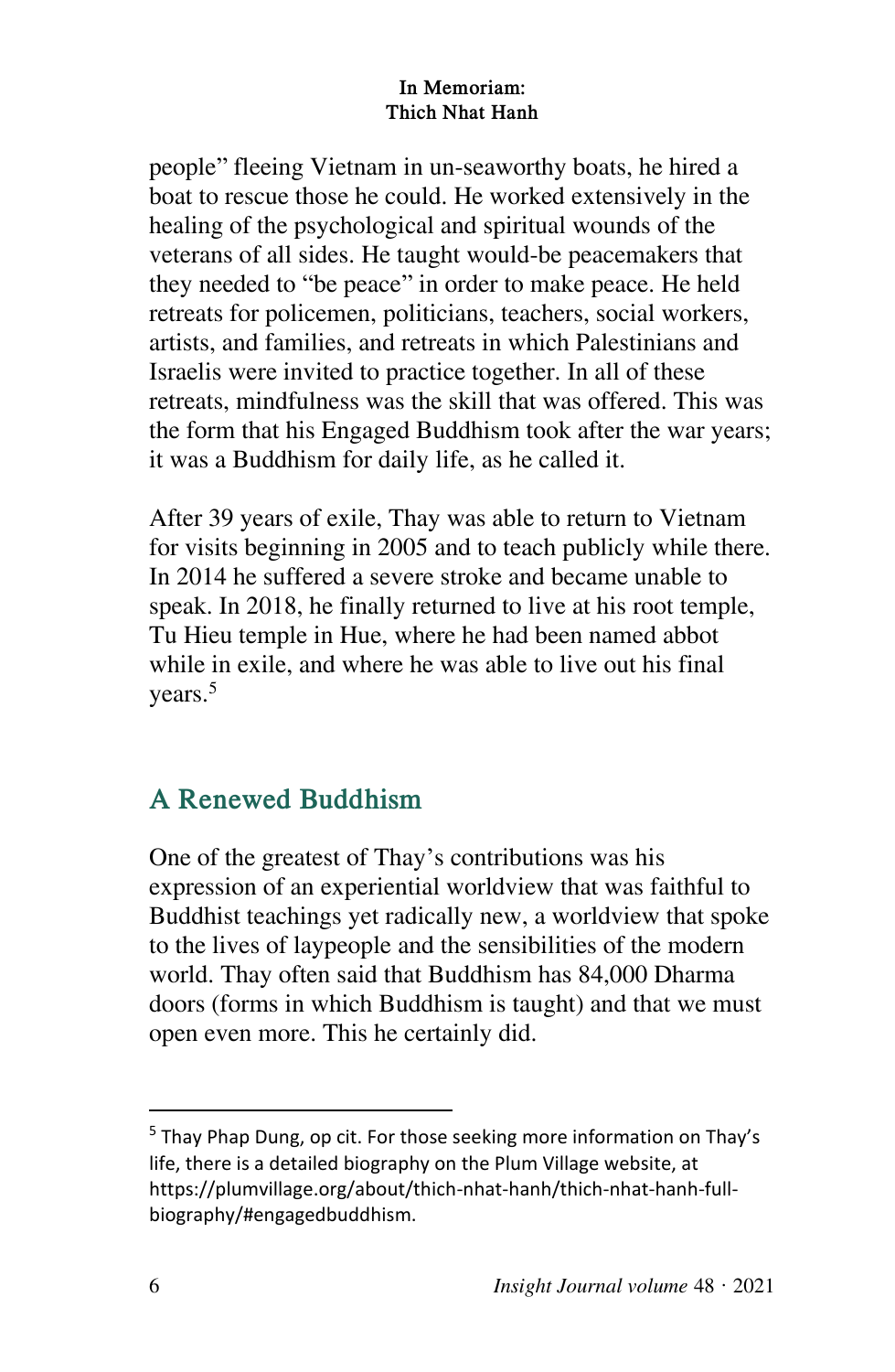My family (my husband and two young daughters) and I spent the "Summer Opening" at Plum Village in the summer of 1991, a month-long retreat (Thay always called his retreats "treats") from mid-July to mid-August. Some of what follows comes from the journal that I kept at the time.

In his Dharma talk on July 25, 1991, Thay said something that was very simple and yet the implications of what he said were so far-reaching that they are striking even today. He said there are two ways of viewing impermanence: we can view it pessimistically as what robs life of value (we die and everyone we love dies); or, on the other hand, we can see it as what makes life possible, since all things arise as the result of the causal actions and conditioning of other things. This is entirely true and unarguable on the basis of Buddhist teachings. Yet, somehow, many Buddhist teachings emphasize the pessimistic aspect of impermanence to the extent that we may lose sight of the fact that everything we love and enjoy is also the product of impermanence. I am reminded of a conversation I frequently had during a long stay in Japan. When I met Japanese people they would ask me what I was doing in Japan and I would reply that I was a scholar of Buddhism working on a project. (They invariably found this very strange.) I then might ask them if they were Buddhist. The answer was usually: 'Oh, no! I'm not that old yet!' As they saw it, only old people got serious about Buddhism, in preparation for death.

There is no question that Buddhism's teachings on impermanence and death are very powerful and helpful. But if one is a layperson, and especially if one is raising children, one cannot focus all the time on the negative side of impermanence; one is, in fact, focused on the constructive side of impermanence: the growth and development of one's children and, by extension, the condition of the world and society which is shaping them moment by moment, the world of interbeing, as Thay named it.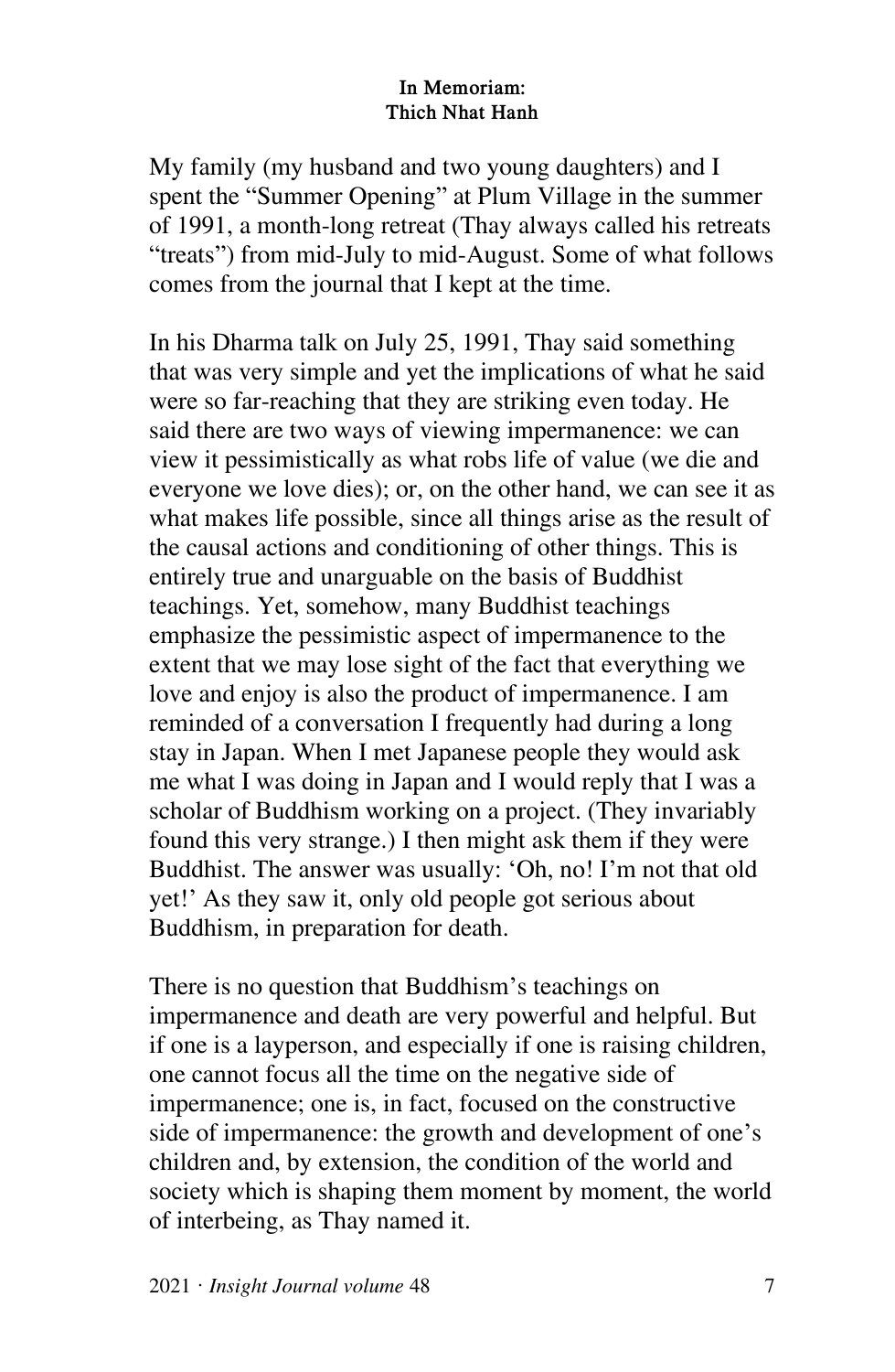Thay spoke to this in the opening words of his classic, *Being Peace*: "Life is filled with suffering, but it is also filled with many wonders, like the blue sky, the sunshine, the eyes of a baby. To suffer is not enough."<sup>6</sup> "To suffer is not enough." What a thing to say! So simple, so true, and yet such a necessary corrective! I know of no one else who was speaking like this in 1987, implying that the purposes of Buddhism might include personal happiness and wellbeing. This attitude is commonplace now, at least in Western Buddhism; I attribute this change largely to Thay and his influence. He authored book after book talking about how to live well in this world, here and now. His titles along this line include: *The Art of Living: Peace and Freedom in the Here and Now*; *The Art of Communicating*; *How to Love*. In fact, almost all his mindfulness books are about living well in this world, for example: *You Are Here: Discovering the Magic of the Present Moment*; *Peace Is Every Step: The Path of Mindfulness in Everyday Life*; *Happiness: Essential Mindfulness Practices*. And there was help for dealing with the difficulties of life as well: *How to Relax*; *Taming the Tiger Within: Meditations on Transforming Difficult Emotions*; *Fear: Essential Wisdom for Getting Through the Storm*; *Anger: Wisdom for Cooling the Flames*. Some of his great themes can be seen in these titles, especially the idea of finding what one is looking for here and now, in this world, in the present moment.

One has to be able to see the value of this world to write books like these. Thay doesn't speak of this world as a trap from which we should try to escape; he makes it clear that where things go wrong is not with the world per se, it is with us, our greed, hatred and ignorance, our clinging, fear and delusion. One need not negate the world, and our human life

<sup>6</sup> Thich Nhat Hanh*, Being Peace* (Berkeley: Parallax Press, 1987), p.3.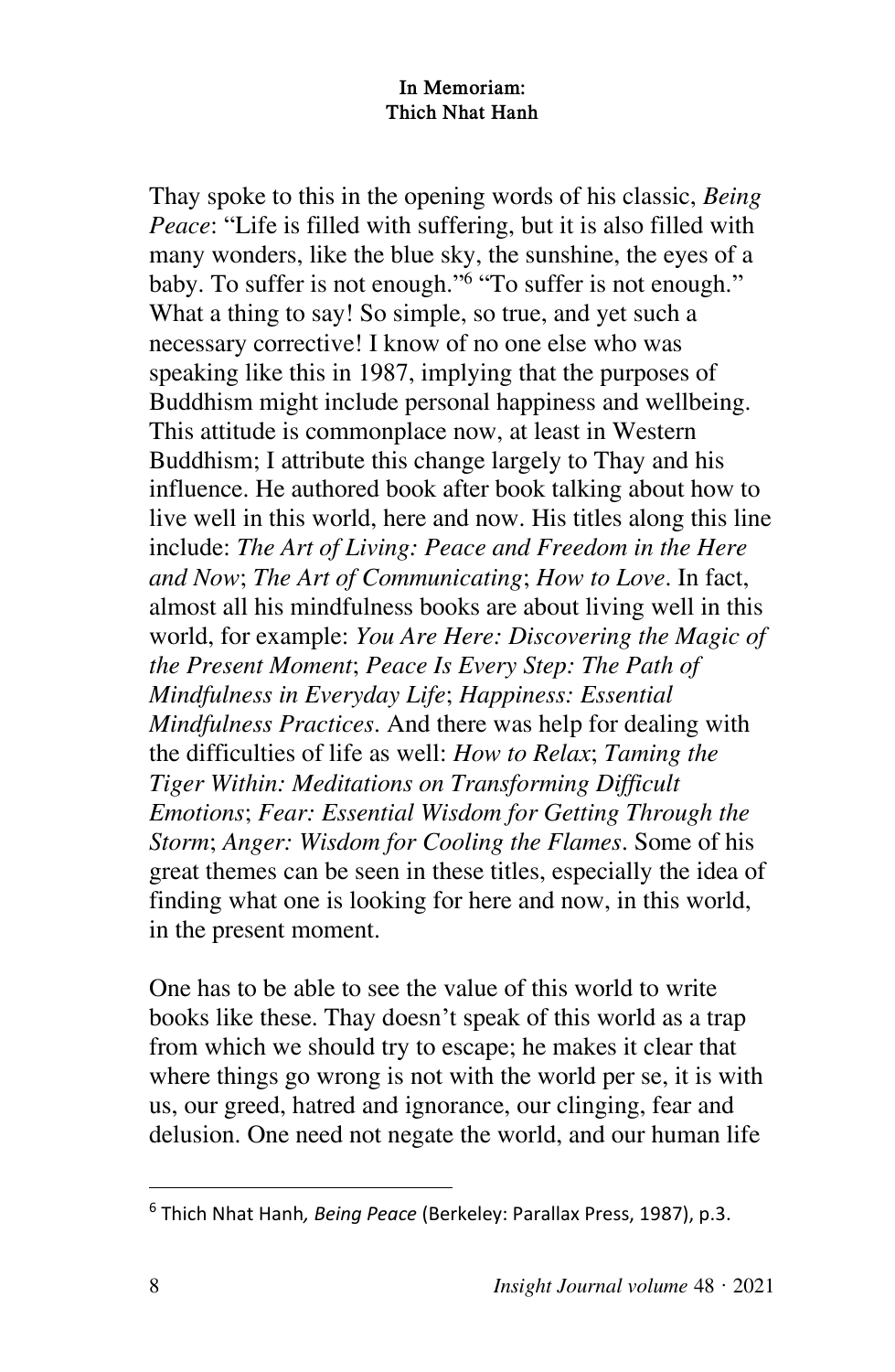within it, in order to progress on the Buddhist path. As Humanistic Buddhists like the Venerable Yinshun, who was one of Thay's inspirations, emphasize, all Buddhas gain enlightenment as human beings. This world, in this human life, is where we practice; hence Thay's title, *Present Moment, Wonderful Moment*, for a book filled with short verses (based on verses he was given to practice during his novitiate) to bring mindfulness to all the small acts of everyday life: waking up, taking the first step of the day, using the toilet, washing your hands, getting dressed, looking at your hand, contemplating your food, washing the dishes, walking meditation, throwing out the garbage, driving the car... In Thay's hands, all these mundane things became gateways to the trans-mundane. As a layperson, with a rich life full of perhaps spouse or partner, children, job, responsibilities, friends, family, community, one need not try to take time out of life for practice—time that probably does not exist if one has young children—one can practice moment by moment, in ordinary, daily life.

But how can one find what one is looking for, the Dharma, in this world of impermanence? Thay taught on July 25, 1991 that if one seeks happiness by looking for permanence, one will suffer, as there is no permanence to be found. But if one seeks happiness *in* impermanence, one can find liberation from fear and suffering. "The refuge one seeks is in life, in the present moment, in the non-self and interbeing. One can smile peacefully at the ocean of impermanence. One can touch the Buddha here." When we take refuge in the Dharma, he said, we should understand that, "the Dharma is not the Tripitaka [the Buddhist scriptures]. The real Dharma is Dharmakaya [the body of Dharma], living, manifest Dharma," i.e., Reality as it manifests moment by moment here and now. This Dharmakaya manifests, we can touch it, when we calm our minds and are able to see clearly: "Calm is necessary for deep looking. You see interbeing, non-self and non-death. Then non-fear, joy and the Dharma will reveal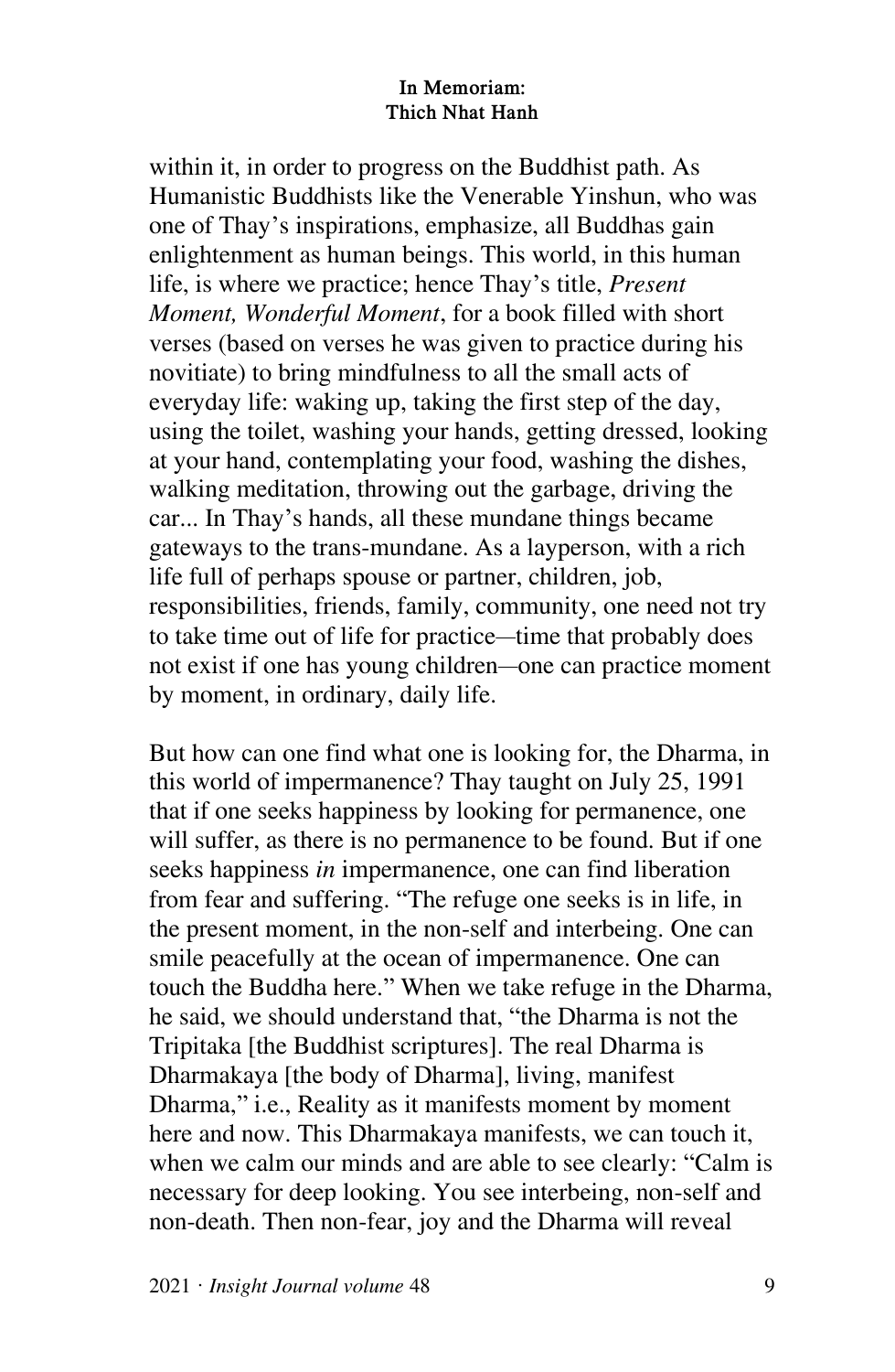itself to you in a very complete manner. Then you are the Dharma itself. This is not a matter of faith, but of practice, of taking refuge. We take refuge in each moment."

This does not mean that Thay sugar-coated things. Of course, his life itself is the strongest proof of this! But also he frequently challenged his students to face suffering and respond skillfully. As a teacher, when people asked him how to engage in society, how to help, his answer was: 'Don't turn away from suffering. Stay with it. Something will occur to you to do. It is very important that you do that thing.' Thay also had many books about how to care for the world, and society, such as: *Love in Action: Writings on Nonviolent Social Change*; *Zen and the Art of Saving the Planet*; *Love Letter to the Earth*; *Peace Begins Here: Palestinians and Israelis Listening to Each Other*; *Together We Are One: Honoring our Diversity, Celebrating our Connection*.

As one of the most important popularizers of mindfulness practice in daily life, it is important to note that Thay was not at all sympathetic to what some critically call "McMindfulness," the co-opting of mindfulness for the purposes of the ego or corporations. Thay always emphasized that mindfulness is a way of life rather than a tool or a means to an end. For Thay, mindfulness has interbeing with the entire practice. A case in point is the "Five Mindfulness Trainings," Thay's socially engaged form of the traditional five lay precepts, the moral foundation of the Buddhist layperson's path (which in their traditional form are commitments not to kill, steal, engage in sexual misconduct, lie, or ingest intoxicants). Thay strongly encouraged everyone to embrace and practice his Five Mindfulness Trainings. For Thay these practices are based in mindfulness. He wrote in his introduction to the practices:

> The Five Mindfulness Trainings are based on the precepts developed during the time of the Buddha to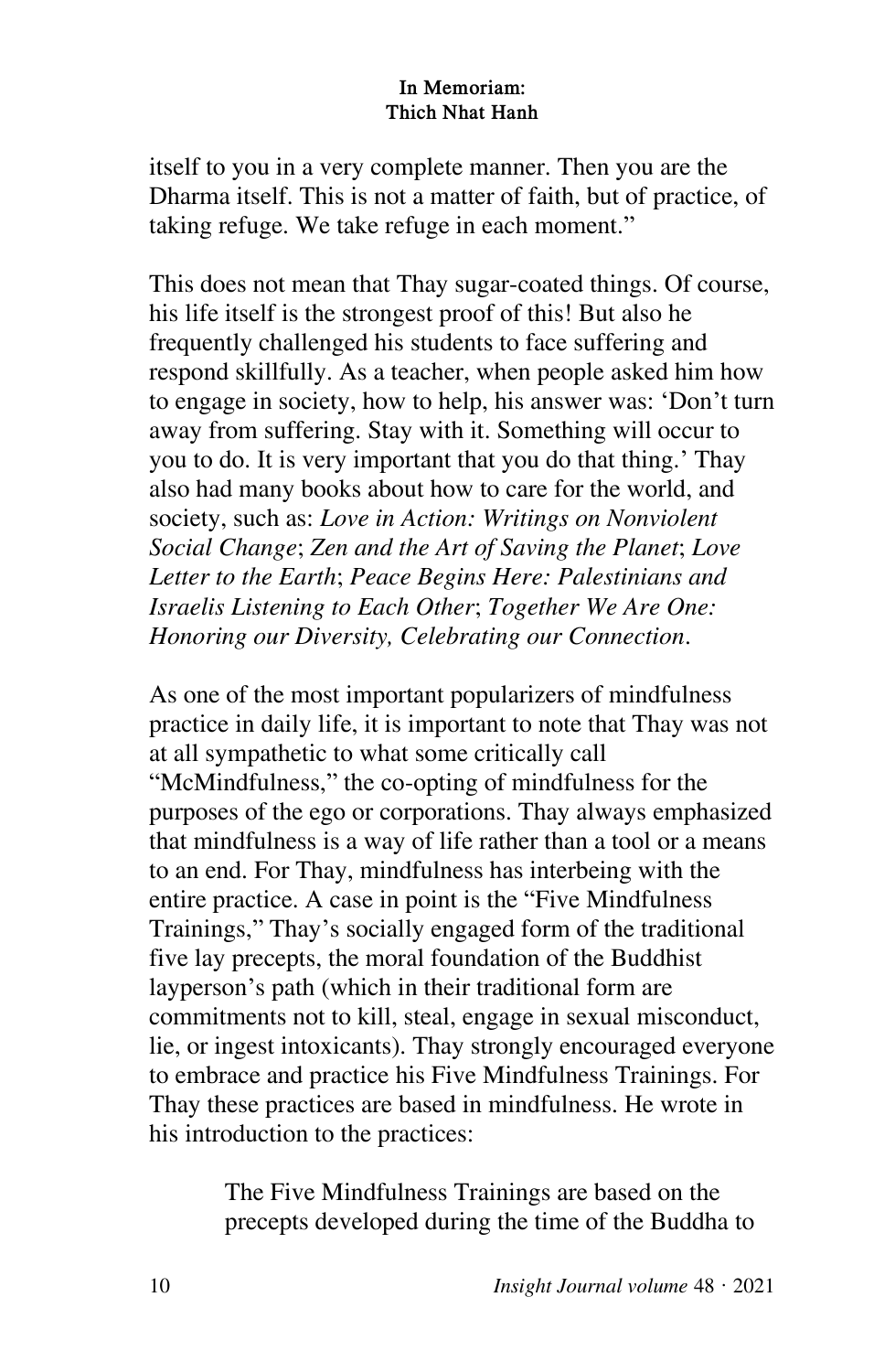be the foundation of practice for the entire lay practice community. I have translated these precepts for modern times, because mindfulness is at the foundation of each one of them. With mindfulness, we are aware of what is going on in our bodies, our feelings, our minds and the world, and we avoid doing harm to ourselves and others. Mindfulness protects us, our families and our society. When we are mindful, we can see that by refraining from doing one thing, we can prevent another thing from happening. We arrive at our own unique insight. It is not something imposed on us by an outside authority.<sup>7</sup>

This clearly is the opposite of McMindfulness. Here one must take upon oneself the responsibility to look mindfully at all things, and on the basis of one's understanding and compassion, take action, accepting that one may need to make changes in oneself or in one's society on the basis of what one mindfully sees. Thus, in his hands, the traditional first precept, not to kill, becomes:

> Aware of the suffering caused by the destruction of life, I am committed to cultivating the insight of interbeing and compassion and learning ways to protect the lives of people, animals, plants, and minerals. I am determined not to kill, not to let others kill, and not to support any act of killing in the world, in my thinking, or in my way of life. Seeing that harmful actions arise from anger, fear, greed, and intolerance, which in turn come from dualistic and discriminative thinking, I will cultivate openness, non-discrimination, and non-attachment to views in

<sup>&</sup>lt;sup>7</sup> Thich Nhat Hanh, "The Five Mindfulness Trainings," https://plumvillage.org/mindfulness-practice/the-5-mindfulnesstrainings/.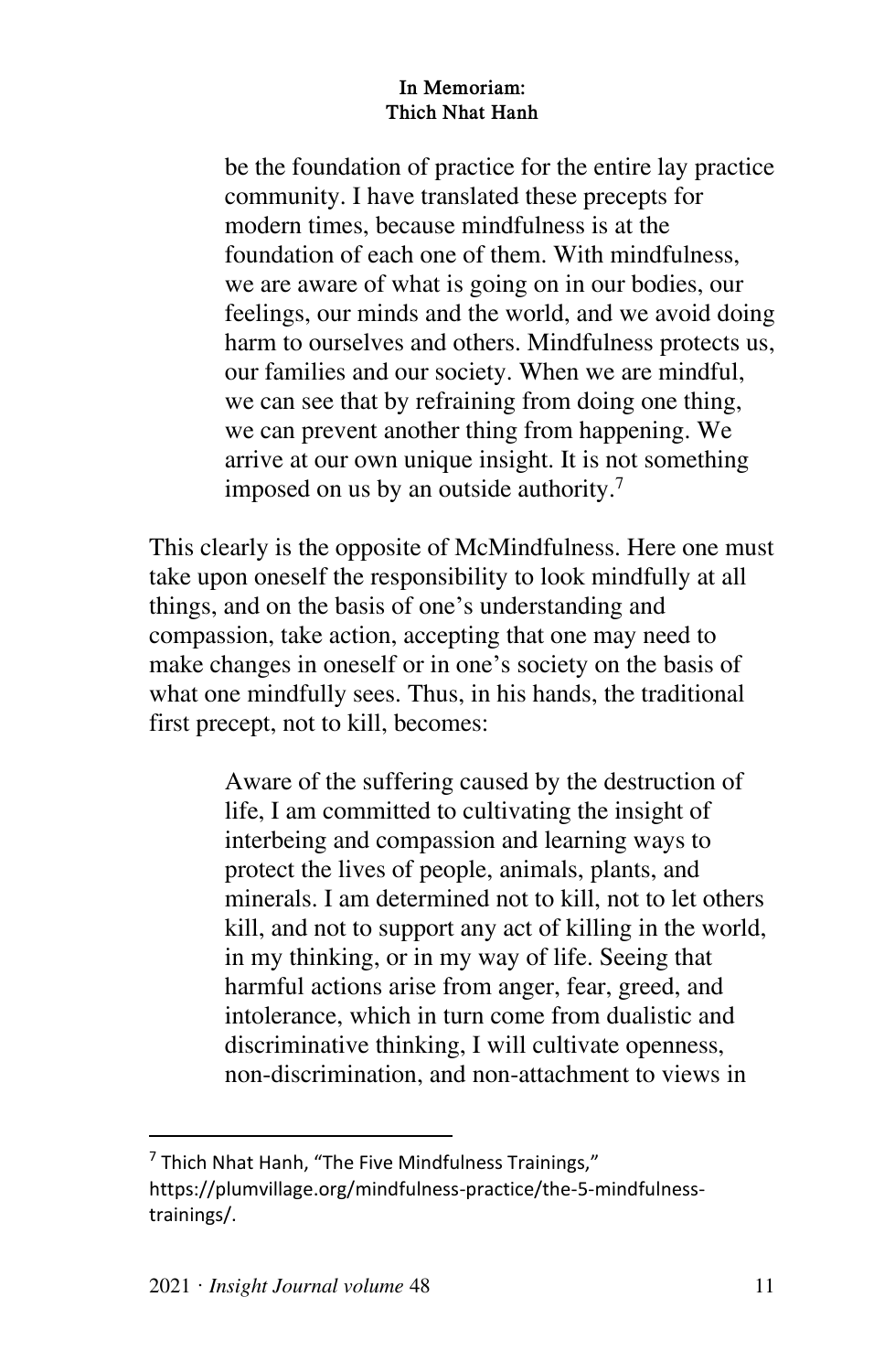order to transform violence, fanaticism, and dogmatism in myself and in the world.<sup>8</sup>

The other precepts are all similarly grounded in mindfulness, and expanded. Thay's mindfulness cannot be separated from his Engaged Buddhism.

### **Non-self, Interbeing, and Non-death**

When Thay's body, in its casket, was being driven in the funeral cortege to the cremation grounds, on the back of the flatbed truck carrying his casket there was a large poster with one of his famous sayings written in his calligraphy declaring, "a cloud never dies." As he had explained many times, a cloud can become rain or snow or ice, but it cannot become nothing. It is the same with us, he taught:

> Even when the cloud is not there, it continues as snow or rain. It is impossible for a cloud to die. It can become rain or ice, but it cannot become nothing. The cloud does not need to have a soul in order to continue. There's no beginning and no end. I will never die. There will be a dissolution of this body, but that does not mean my death.<sup>9</sup>

There is no soul, no fixed self, in humans since we are part of interbeing. We are the continuations of our ancestors. Those with whom we interact, our children or students, our friends

<sup>&</sup>lt;sup>8</sup> Ibid.

<sup>9</sup> Thich Nhat Hanh, "I Am Not in Here," *At Home in the World: Stories & Essential Teachings from a Monk's Life* (Berkeley: Parallax Press, 2015, 2019)*.* https://plumvillage.org/book-excerpts/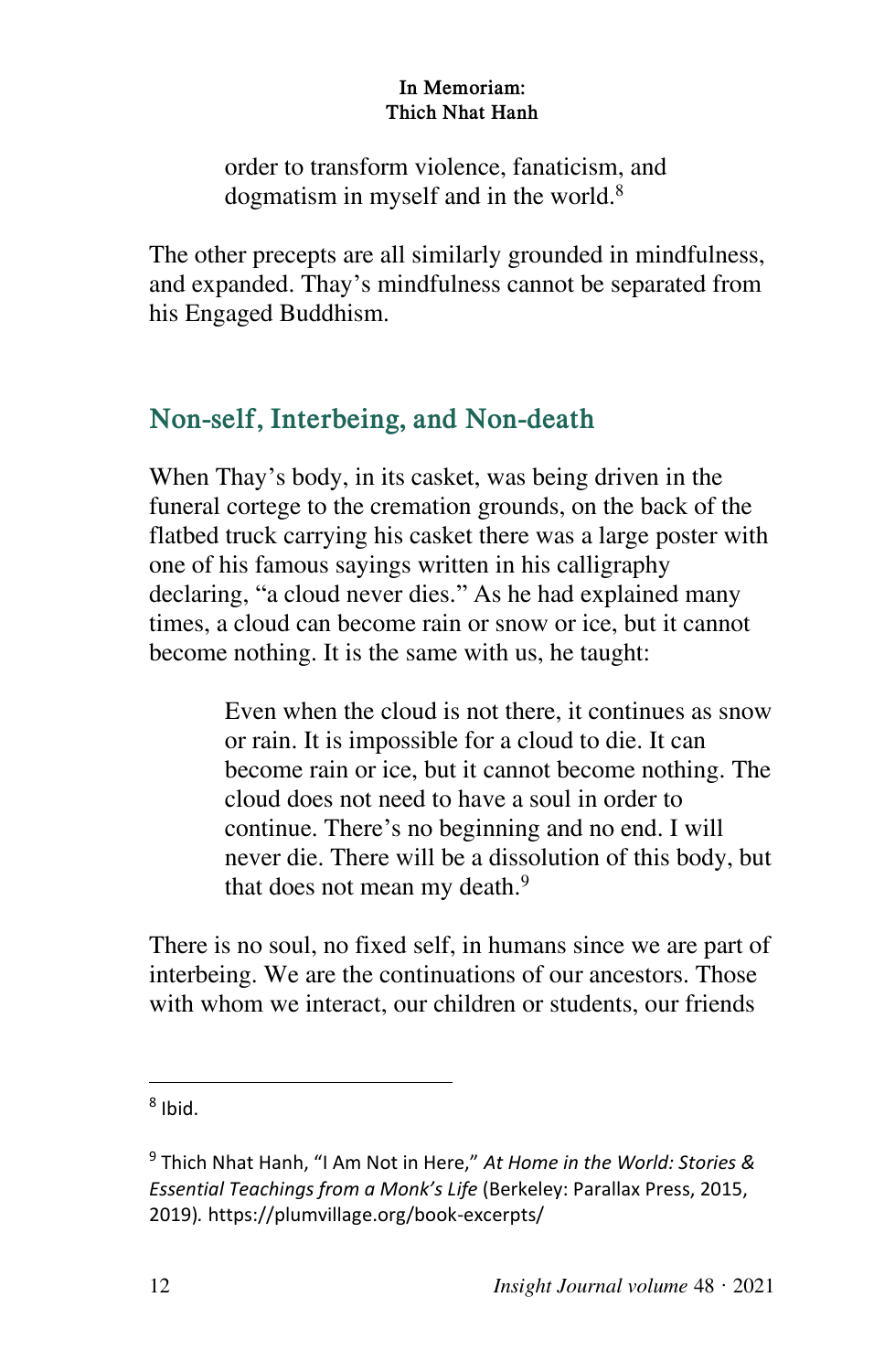and those who read our words are our continuation. Death is a misconception, as is birth.

Those of us who have been strongly affected by Thay's teachings can perhaps see our non-self and interbeing in this teaching. Can we see how we "inter-are" with Thay, how much his teachings have shaped the way we see things, our values and the way we live in the world? Can we see how we each would be a different "me" if we had never encountered those teachings? This is non-self and interbeing. Thay does live on in us. We are his continuation.

In the last years of his life, he "strongly commanded" his students not to place his ashes in a stupa. He wrote:

> I have a disciple in Vietnam who wants to build a stupa for my ashes when I die. He and others want to put a plaque with the words, "Here lies my beloved teacher." I told them not to waste the temple land.

"Do not put me in a small pot and put me in there" I said. "I don't want to continue like that. It would be better to scatter the ashes outside to help the trees to grow."

I suggested that, if they still insist on building a stupa, they have [a] plaque say, "I am not in here." But in case people don't get it, they could add a second plaque, "I am not out there either." If still people don't understand, then you can write on the third and last plaque, "I may be found in your way of breathing and walking."<sup>10</sup>

In accordance with his wishes, Thay's ashes are to be scattered around the world on the grounds of monasteries and

 $\overline{\phantom{a}}$ 

 $10$  Ibid.